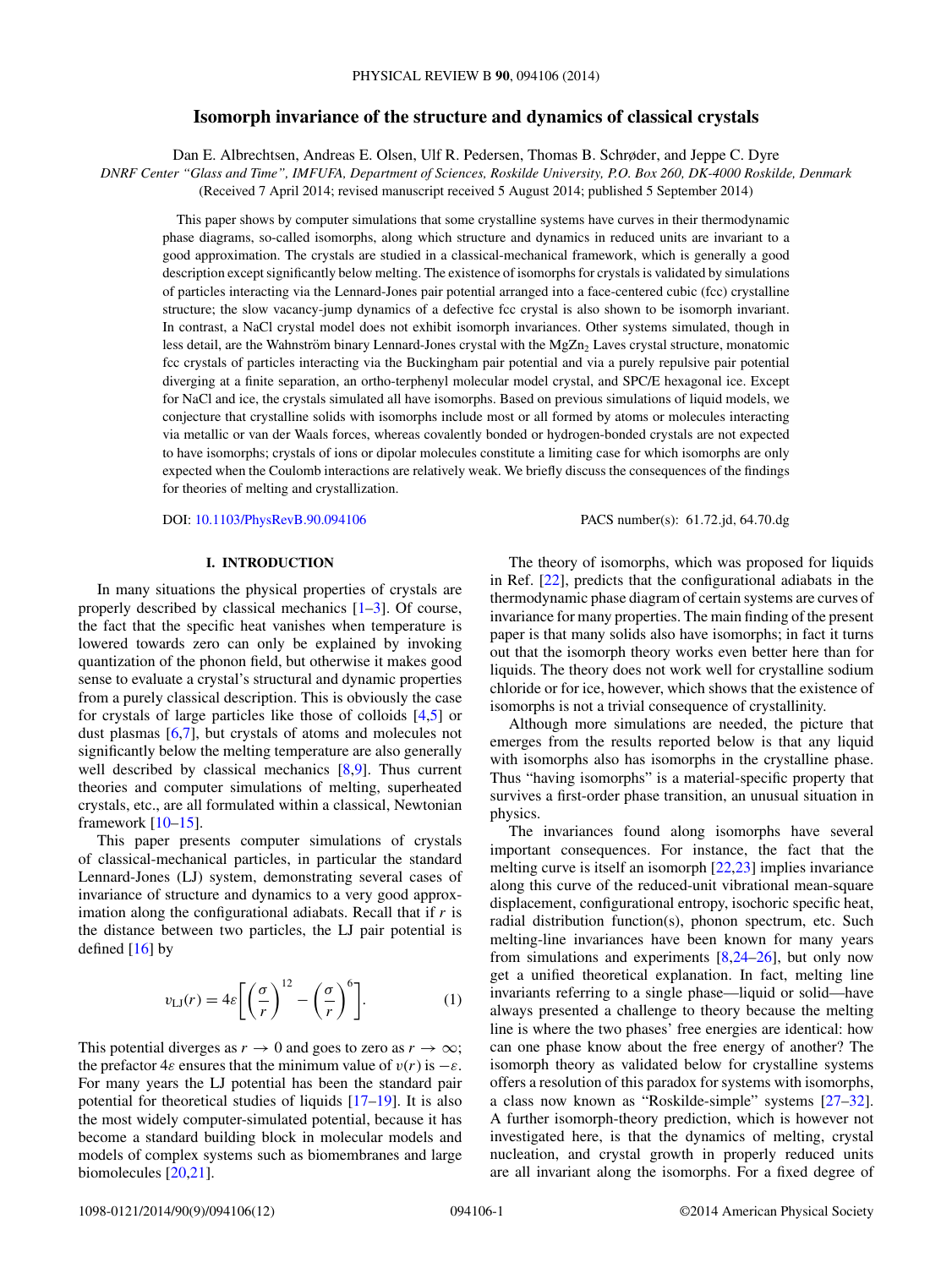<span id="page-1-0"></span>superheating/supercooling this implies temperature/pressure independence of the melting and crystallization rates and mechanisms.

The paper is structured as follows. In Sec.  $\mathbf{H}$  we give some details of the computer simulations carried out. Section III presents data for the potential energies of scaled versus original configurations, showing a clear difference between the LJ crystal and a NaCl model crystal. For the LJ crystal the results allow one to identify isomorphic state points, and Sec. [IV](#page-3-0) shows data validating the predicted isomorph invariance of structure and dynamics along an isomorph; in contrast, the NaCl crystal does not exhibit similar invariances. Section  $V$  shows that jumps along an isomorph for the LJ crystal lead to instantaneous thermal equilibration. The findings for the LJ and the NaCl crystals are put into a broader perspective in Sec. [VI,](#page-6-0) which presents data for five other systems, three atomic and two molecular crystals. Section [VII](#page-8-0) gives a discussion.

#### **II. SIMULATION DETAILS**

All simulations were standard Nose-Hoover *NVT* simulations carried out using the Roskilde University Molecular Dynamics (RUMD) software package [\[33\]](#page-11-0). Periodic boundary conditions were employed throughout. The first system studied below consists of 4000 LJ particles arranged into a facecentered cubic (fcc)  $10 \times 10 \times 10$  lattice. This is at most densities the stable crystal structure of the LJ [\[34\]](#page-11-0) and many other simple systems such as that defined by the Buckingham potential (Sec. [VI\)](#page-6-0). The potential was cut using the shifted-forces method [\[35\]](#page-11-0) with cutoff distance  $3.5\rho^{-1/3}$  independent of the LJ parameter  $\sigma$ , corresponding to cutoffs larger than 2*.*6*σ* at all densities simulated.

For a system of *N* particles in volume *V*, the density is defined by  $\rho \equiv N/V$ . The simulations were carried out in the so-called reduced units defined by the length unit  $\rho^{-1/3}$ , energy unit  $k_B T$ , and time unit  $\rho^{-1/3} \sqrt{m/k_B T}$  in which *m* is the particle mass. This is useful in order to avoid overflow problems when large density and temperature variations are involved. In practice, the density and temperature were both kept constant equal to unity; instead the pair potential's energy and length parameters  $\varepsilon$  and  $\sigma$  were adjusted from state point to state point. The same physics is obtained in this way as by varying density and temperature for fixed *σ* and *ε* because structure and dynamics in reduced units depend only on the dimensionless parameters  $\rho \sigma^3$  and  $k_B T / \varepsilon$ . The time step was 0.0025 in reduced units and the time constant of the Nose-Hoover thermostat was kept constant in reduced units.

The NaCl model studied consisted of  $2 \times 1372$  particles placed in two interpenetrating  $7 \times 7 \times 7$  fcc lattices. The pair potential is a LJ potential plus a Coulomb term [\[36\]](#page-11-0),

$$
v_{ij}(r) = 4\varepsilon_{ij} \left[ \left( \frac{\sigma_{ij}}{r} \right)^{12} - \left( \frac{\sigma_{ij}}{r} \right)^6 \right] + \frac{z_i z_j e^2}{4\pi \epsilon_0 r}.
$$
 (2)

Here  $\varepsilon_{ij}$ ,  $\sigma_{ij}$ , and  $z_i$  have different values depending on the three possible atom-atom interactions; see Ref. [\[36\]](#page-11-0) for details. Due to the long-ranged nature of the Coulomb part of the NaCl potential [\[37\]](#page-11-0), a shifted-force cutoff with  $r_{\text{cut}} = 6.5\rho^{-1/3}$  was used [\[38\]](#page-11-0).

For the simulations of Sec. [VI](#page-6-0) the crystals were of the following sizes. The Wahnström binary LJ crystal consisted of 864 small and 432 large particles, the Buckingham and the "sum-IPL" crystals were each of 4000 particles, the ortho-terphenyl crystal consisted of 324 molecules, and the ice crystal of 432 molecules.

# **III. POTENTIAL ENERGIES OF SCALED CONFIGURATIONS AND THE DIRECT ISOMORPH CHECK**

This section motivates the isomorph concept by presenting simulation data for how the potential energy of a uniformly scaled crystalline configuration relates to that of the original configuration (taken from an equilibrium simulation). The theory of Roskilde-simple systems is given in a series of five comprehensive papers [\[22,23,](#page-10-0)[39–41\]](#page-11-0); a recent brief review of the theory and the evidence for it coming from simulations and experiments is given in Ref. [\[42\]](#page-11-0).

The first step in the investigation of the LJ crystal is to identify the isomorphs in the thermodynamic phase diagram; these are identical to the configurational adiabats [\[22\]](#page-10-0) (see below). Consider a fcc crystal in thermal equilibrium at density  $\rho_1 = 1.2\sigma^{-3}$  and temperature  $T_1 = 1.0 \,\varepsilon / k_B$ , which in standard LJ units is written  $\rho_1 = 1.2$  and  $T_1 = 1.0$ . The idea is now that for an equilibrium simulation at this state point each configuration is scaled uniformly to a different density. In Fig. [1\(a\)](#page-2-0) the scaling is to the double density,  $\rho_2 = 2.4$ . Each configuration is characterized by the 3*N*-dimensional configuration vector  $\mathbf{R} \equiv (\mathbf{r}_1, \dots, \mathbf{r}_N)$ ; if the original and the scaled configurations are denoted by  $\mathbf{R}_1$  and  $\mathbf{R}_2$ , respectively, the two configurations  $\mathbf{R}_1$  and  $\mathbf{R}_2$  have the same reduced coordinates and  $\mathbf{R}_2 = 2^{-1/3} \mathbf{R}_1$ .

Figure  $1(a)$  shows a scatter plot of the potential energies of pairs of scaled versus original configuration generated in an equilibrium simulation at  $(\rho_1, T_1)$ . The potential energies of original and scaled configurations correlate strongly. That this is not a trivial effect of the crystal structure and, for instance, a crystal's approximate harmonic description, is clear from Fig. [1\(b\)](#page-2-0) giving similar data for the NaCl crystal model [\[36\]](#page-11-0). The blue dashed line in Fig.  $1(a)$  is the prediction of the repulsive *r*−<sup>12</sup> part of the LJ pair potential (displaced vertically by a large amount to fit the data); clearly this term alone cannot explain the strong correlation observed [\[40\]](#page-11-0). Strong correlations of the potential energies of scaled configurations have been reported for several liquids, including various LJ-type and molecular model liquids [\[43,44\]](#page-11-0), and in fact even for the 10-bead rigid-bond, flexible LJ-chain model [\[45\]](#page-11-0).

The linear correlation of Fig.  $1(a)$  implies that a temperature *T*<sup>2</sup> exists such that the following applies. Whenever two configurations  $\mathbf{R}_1$  and  $\mathbf{R}_2$  of the densities  $\rho_1$  and  $\rho_2$ , respectively, have the same reduced coordinates, i.e.,  $\rho_1^{1/3}$ **R**<sub>1</sub> =  $\rho_2^{1/3}$ **R**<sub>2</sub>, one has  $U(\mathbf{R}_2) \cong (T_2/T_1)U(\mathbf{R}_1) + \text{constant}$ . This implies the isomorph condition [\[22\]](#page-10-0)

$$
\exp\left(-\frac{U(\mathbf{R}_1)}{k_B T_1}\right) \cong C_{12} \exp\left(-\frac{U(\mathbf{R}_2)}{k_B T_2}\right). \tag{3}
$$

The temperature  $T_2$  is determined from the best fit line slope of Fig. [1\(a\),](#page-2-0) which is 21.14, as follows:  $T_2 = 21.14 T_1 = 21.14$ .

Equation (3) implies almost identical canonical-ensemble probabilities of pairs of scaled configurations belonging to the state points  $(\rho_1, T_1)$  and  $(\rho_2, T_2)$ . As a consequence, the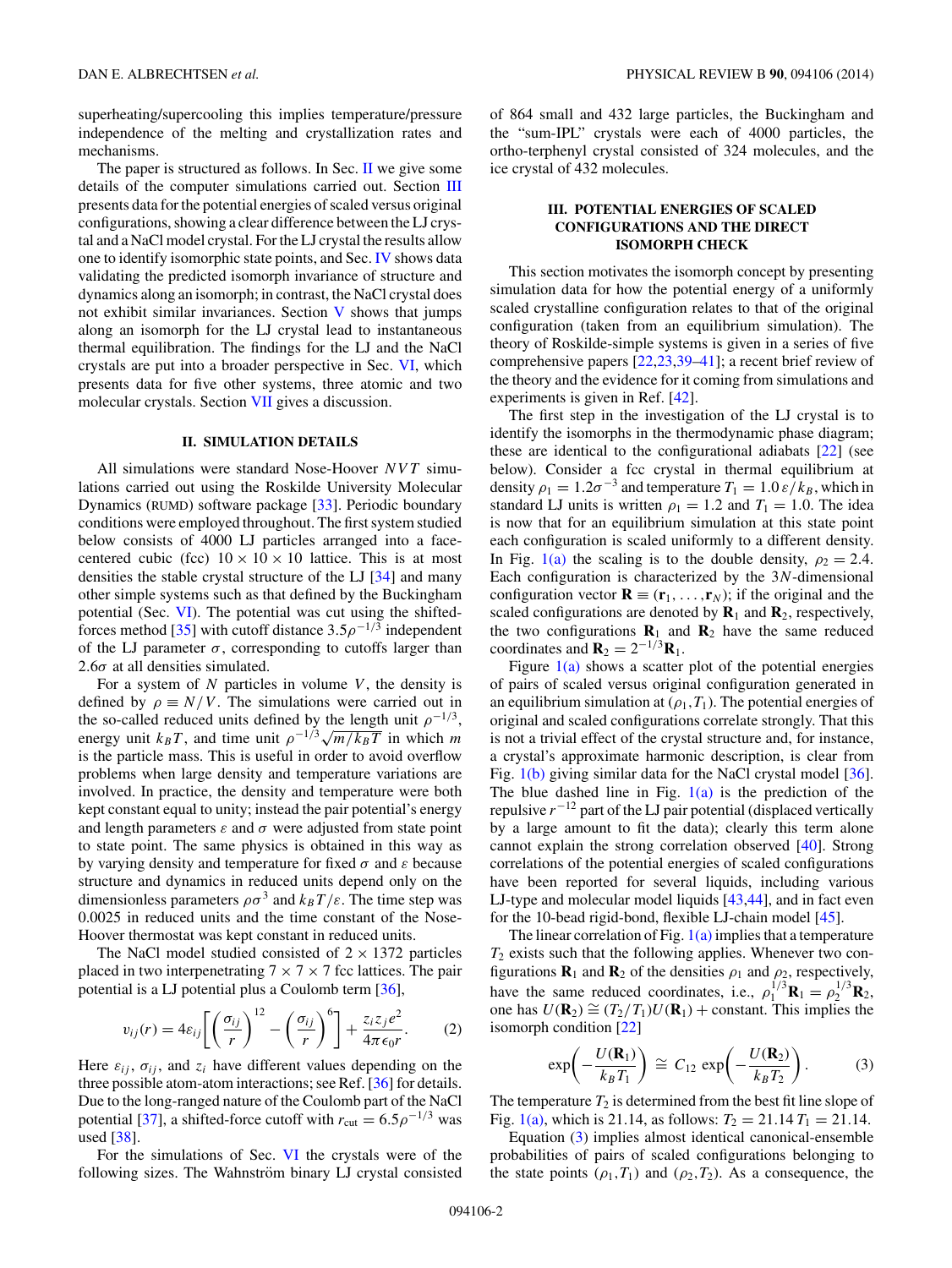<span id="page-2-0"></span>

FIG. 1. (Color online) (a) and (b) Scatter plots of the potential energies of scaled configurations. (a) Results from *NVT* simulations of a single-component Lennard-Jones (LJ)  $10 \times 10 \times 10$  face-centered cubic (fcc) crystal at density  $\rho_1 = 1.2$  and temperature  $T_1 = 1.0$ . The figure shows on the y-axis a scatter plot of the potential energy per particle when each configuration is scaled uniformly to density  $\rho_2 = 2.4$ , versus the potential energy of the original configuration denoted by **R** at density  $\rho_1$ . Note that upon the compression the potential energies change from small negative to large positive values. The blue dashed line of slope  $16 = (2^{-1/3})^{-12}$  gives the prediction of the repulsive  $r^{-12}$  part of the LJ potential plus a constant; this does not fit the data that have slope 21.14. (This figure first appeared in Ref. [\[42\]](#page-11-0).) (b) Similar scatter plot for simulations of a model NaCl crystal [\[36\]](#page-11-0) in which density is also doubled. (c) Plot of virial and potential energy as functions of time in argon units for the LJ crystal in equilibrium at the state point  $(\rho_1, T_1)$ , demonstrating very strong correlations; (d) similar plot for the NaCl model, showing much weaker correlations. The correlation coefficient *R* in (c) and (d) is defined in Eq. (4).

configurational ("excess") entropy of the two state points are almost identical  $[22]$ . In fact, Eq.  $(3)$  implies that the structure and dynamics of two isomorphic state points are almost identical when given in reduced units [\[22\]](#page-10-0).

Two state points are termed *isomorphic* if they obey Eq. [\(3\)](#page-1-0) for their physically relevant configurations [\[22\]](#page-10-0). In this way a mathematical equivalence relation is defined in the thermodynamic phase diagram; its equivalence classes are continuous curves termed isomorphs. The above method of identifying isomorphic state points via a scatter plot of scaled potential energies is referred to as the "direct isomorph check" [\[22\]](#page-10-0). An isomorph is a configurational adiabat because the excess entropy is an isomorph invariant. The opposite does not apply in general, however; all systems have configurational adiabats, but only some systems have isomorphs.

The microscopic virial is defined by  $W(\mathbf{R}) \equiv -1/3\mathbf{R}$ .  $\nabla U(\mathbf{R})$  [\[35\]](#page-11-0). It has been shown that a system has isomorphs if and only if it has strong virial potential-energy correlations for its thermal equilibrium constant-volume fluctuations (Appendix A of Ref. [\[22\]](#page-10-0)). A pragmatic definition of a Roskilde-simple system is  $R > 0.9$  in which *R* is the virial potential-energy (Pearson) correlation coefficient defined [\[39\]](#page-11-0) by (where  $\Delta W$  is the deviation from the average virial,  $\Delta U$  the same for *U*, and the sharp brackets denote canonical averages)

$$
R \equiv \frac{\langle \Delta U \Delta W \rangle}{\sqrt{\langle (\Delta U)^2 \rangle \langle (\Delta W)^2 \rangle}}.
$$
 (4)

It follows from Euler's theorem that systems with a homogeneous potential-energy function, i.e., those for which  $U(\lambda \mathbf{R}) = \lambda^{-n} U(\mathbf{R})$  for some exponent *n*, are the only ones with 100% virial potential-energy correlations. This means that any realistic system's isomorph invariants are only approximate. Figures  $1(c)$  and  $1(d)$  show the normalized virial and potential-energy equilibrium fluctuations as functions of time for the LJ and NaCl crystals. Only the LJ crystal exhibits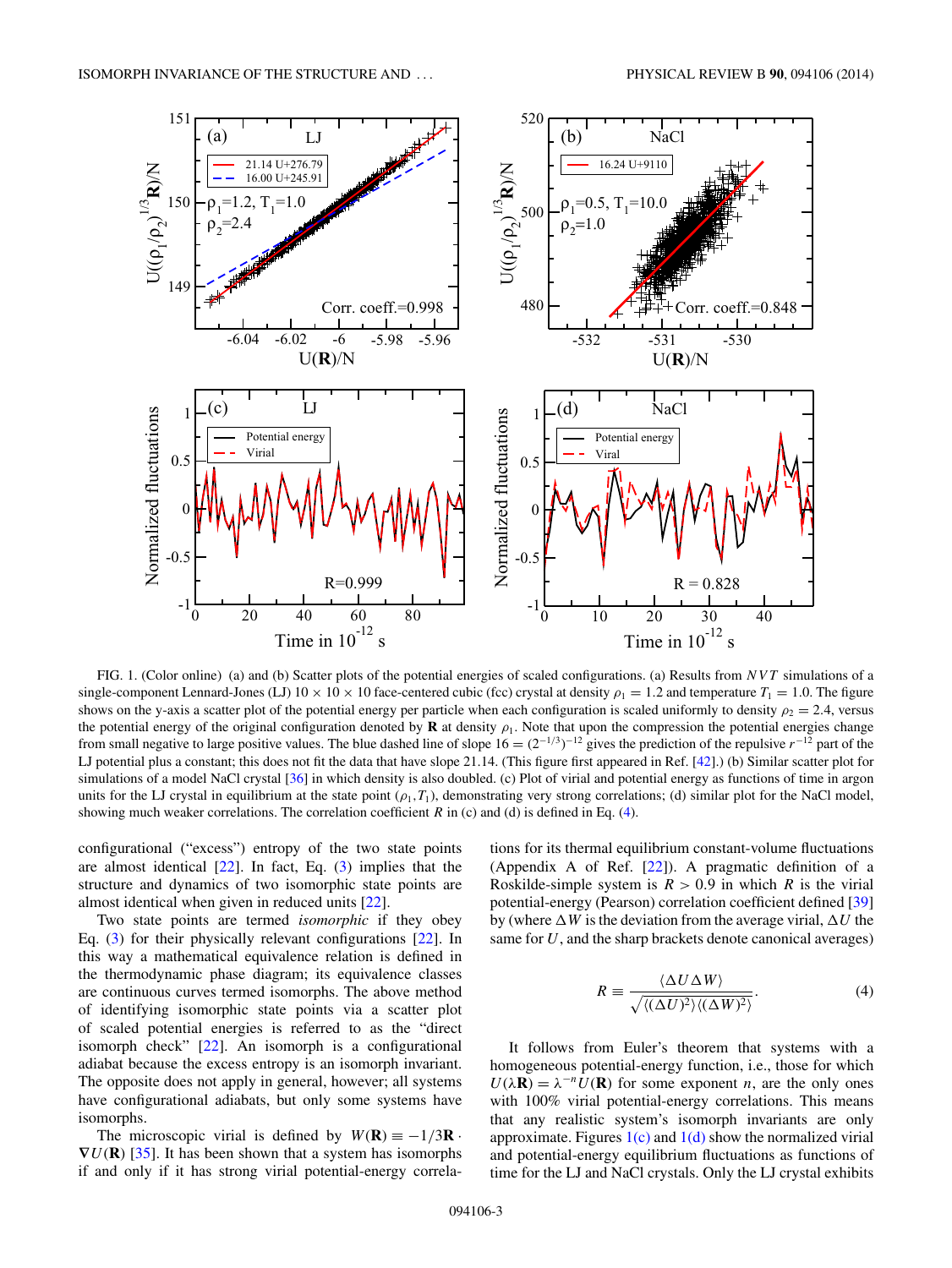<span id="page-3-0"></span>strong virial potential-energy correlations, so only for this system is the isomorph theory expected to work [\[22\]](#page-10-0).

It was recently shown that the properties of Roskildesimple systems, including the existence of isomorphs, is a consequence of these systems' "hidden scale invariance" by which is meant the following: two functions of density exist,  $h(\rho)$  and  $g(\rho)$ , such that for all physically relevant configurations one has [\[42,46\]](#page-11-0)

$$
U(\mathbf{R}) \cong h(\rho)\tilde{\Phi}(\rho^{1/3}\mathbf{R}) + g(\rho). \tag{5}
$$

Here  $\tilde{\Phi}$  is a dimensionless function of  $\rho^{1/3}$ **R**, the reduced configuration vector. For a system of particles interacting via the pair potential  $v(r) = \sum_n \varepsilon_n (r/\sigma)^{-n}$ , the functions  $h(\rho)$  and  $g(\rho)$  are both given by expressions of the form  $\sum_{n} C_n \rho^{n/3}$  in which each term corresponds to a  $(r/\sigma)^{-n}$  term in  $v(r)$  [\[46\]](#page-11-0).

The physical content of Eq.  $(5)$  is that a density change to a good approximation results simply in a linear affine scaling of the potential-energy surface. Since the addition of an overall density-dependent constant to the potential energy does not affect structure and dynamics—though it does, of course, change the free energy and the pressure—the affine scaling of Eq. (5) can be compensated by adjusting the temperature in proportion to  $h(\rho)$ , leading to identical canonical probabilities of configurations that scale uniformly into one another. This is what happens along an isomorph, resulting in reducedunit invariance of structure and dynamics [\[22](#page-10-0)[,42\]](#page-11-0). Thus Eq. (5) implies the existence of isomorphs. This equation also implies the following thermodynamic separation identity  $k_B T = f(s_{ex})h(\rho)$  in which  $s_{ex}$  is the excess entropy per particle [\[47\]](#page-11-0). Since isomorphs are configurational adiabats, this identity implies that the isomorphs are given by the equation  $h(\rho)/T =$  constant. We finally note [\[47,48\]](#page-11-0) that the separation identity  $k_B T = f(s_{ex})h(\rho)$  is mathematically equivalent to the configuration-space version of the noted Grüneisen equation of state, according to which pressure is a linear function of energy with constants that only depend on density. This is the standard equation of state for solids under high pressure [\[48\]](#page-11-0).

# **IV. ISOMORPH INVARIANCE OF STRUCTURE AND DYNAMICS: COMPARING THE LJ AND SODIUM CHLORIDE CRYSTALS**

This section presents simulations of some of the properties predicted to be invariant along an isomorph. The purpose is to validate the existence of isomorphs for the LJ crystal. The LJ simulations are contrasted to simulations of the NaCl crystal for which, based on Fig. [1,](#page-2-0) one does not expect the existence of isomorphs. Prospective isomorphic state points were identified using the direct isomorph-check method described above for simulations at the following reference state points:  $(\rho, T)$  =  $(1.2,1)$  for the LJ crystal and  $(\rho, T) = (0.5,10)$  for the NaCl crystal.

Figure  $2(a)$  shows the radial distribution function (RDF) of the LJ crystal at different state points as a function of the reduced pair distance  $\tilde{r}$  defined by

$$
\tilde{r} \equiv \rho^{1/3} r. \tag{6}
$$

The upper subpanel shows RDFs of the LJ crystal along an isomorph, which are predicted to be invariant. We see that this applies to very good approximation for more than a



FIG. 2. (Color online) Radial distribution functions (RDFs) of the LJ crystal as functions of the reduced pair distance  $\tilde{r}$  (Eq. (6)) along various lines in the thermodynamic phase diagram. Panel (a) (upper subpanel) RDFs calculated for state points along an isomorph, involving more than a factor of 2 density change. The data collapse demonstrates structural invariance. For comparison, the bottom two subpanels of (a) give the RDFs from state points along an isochore and an isotherm, respectively, for the same temperature/density variation. (This figure first appeared in Ref. [\[42\]](#page-11-0).) Panel (b) A zoom-in on the first peak of the RDF for isomorph (left) and *r*−<sup>12</sup> inverse-power-law scaling implying invariance along the line of constant  $\rho^4/T$  (right), demonstrating that isomorph invariance is not merely a trivial consequences of the repulsive  $r^{-12}$  term of the LJ pair potential.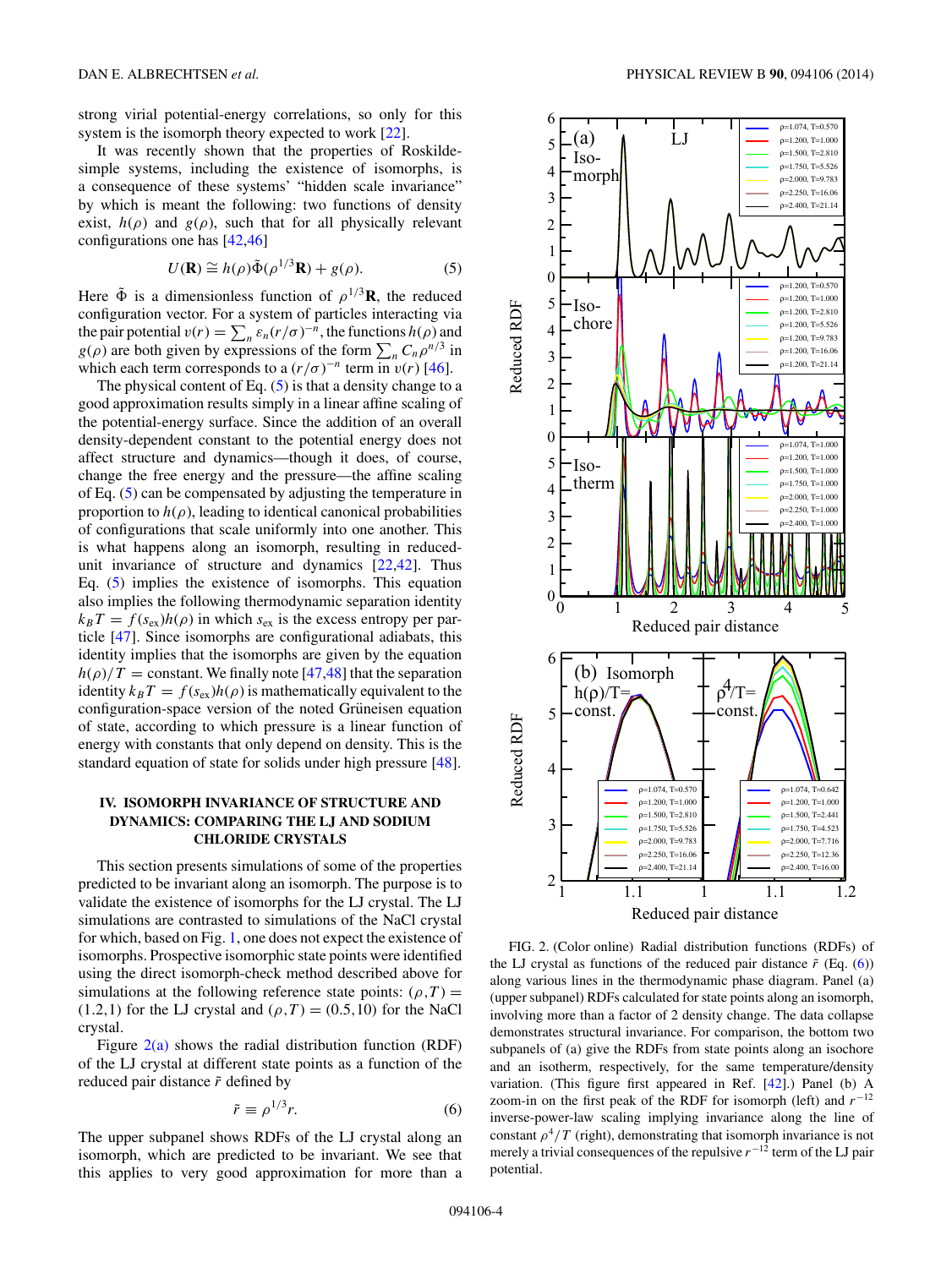<span id="page-4-0"></span>

FIG. 3. (Color online) RDFs of the NaCl crystal for prospective isomorphic state points identified by the direct isomorph check method [Fig.  $1(b)$ ]. The figure shows the sodium-chloride, chloridechloride, and sodium-sodium partial RDFs. This crystal does not have isomorphs (at the highest-density state point the systems has in fact melted).

factor of 2 density change along the isomorph represented by seven state points. For comparison, the two lower subpanels give the reduced-unit RDFs for the same temperature/density variations keeping density and temperature constant, respectively.

Most of the state points studied correspond to highly compressed solids, so one might guess that the observed structural invariance derives trivially from the repulsive *r*−<sup>12</sup> term dominating the LJ potential. If this were the case, however, state points related by  $\rho^4/T =$  constant should have the same reduced-unit RDF  $[41]$ . Figure  $2(b)$  shows a blow-up of the first peak of the reduced-unit RDFs along the curve defined by  $\rho^4/T =$  constant for the same density variation (right subpanel, same reference state point). There is poor collapse compared to the left subpanel, which is a blow-up of the Fig.  $2(a)$  isomorph data. Thus the isomorph collapse is not a trivial consequence of the LJ potential's repulsive *r*−<sup>12</sup> term, which in fact was expected already from Fig.  $1(a)$  where the scatter plot does not have the slope 16 predicted from the *r*−<sup>12</sup> term of the LJ potential.

Isomorph invariance of structure is not a general property of crystals. This is evident from Fig. 3, which shows RDFs for



FIG. 4. (Color online) (a) Normalized velocity autocorrelation functions of the LJ crystal along an isomorph, an isochore, and an isotherm (same state points as in Fig. [2\)](#page-3-0). (b) Normalized velocity autocorrelation functions for the NaCl crystal along a prospective isomorph, showing no data collapse (same state points as in Fig. 3).

prospective isomorphic state points of the NaCl crystal determined by the direct-isomorph-check procedure. No structural invariance is observed. Thus the existence of isomorphs is not a trivial consequence of the harmonic approximation that generally describes crystals well.

Since the potential-energy surfaces of isomorphic state points are identical except for a linear, affine scaling [compare the hidden-scale-invariance identity Eq.  $(5)$ ], not just the structure but also the dynamics is predicted to be invariant along an isomorph when given in reduced units [\[22](#page-10-0)[,42\]](#page-11-0). For the LJ crystal we checked this by calculating the single-particle velocity autocorrelation function. Figure  $4(a)$  shows the results for the state points of Fig. [2.](#page-3-0) Good collapse is found for the isomorphic state points (upper subpanel), although the collapse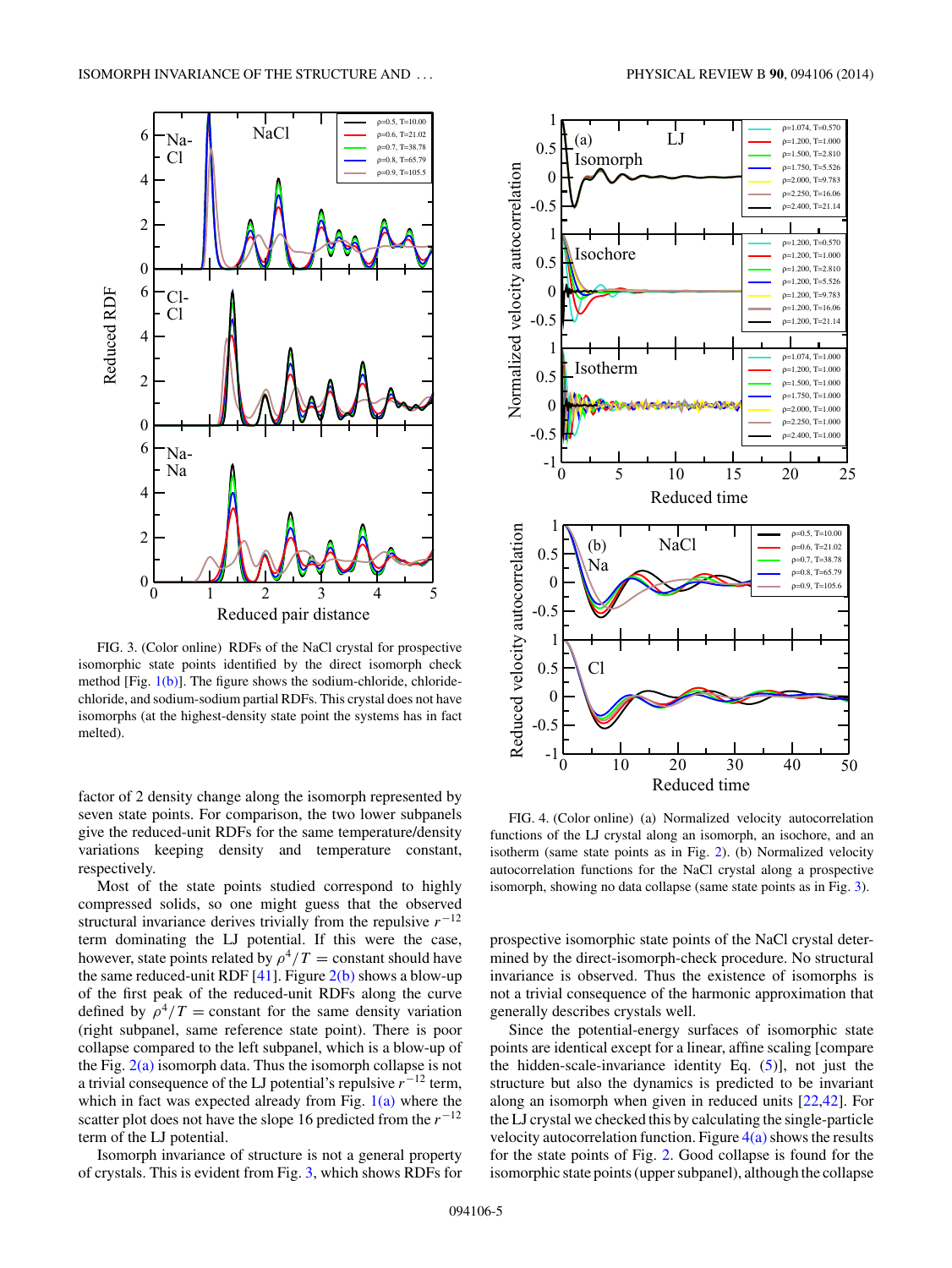<span id="page-5-0"></span>is not quite as good as for the RDFs. The NaCl crystal shows no data collapse [Fig. [4\(b\)\]](#page-4-0).

Our simulations show that the phonon dynamics of the LJ crystal is isomorph invariant. Perfect crystals like the one simulated have no slow dynamics. In order to test the generality of the isomorph invariance of the dynamics, we also investigated the much slower dynamics of atoms jumping in a defective LJ crystal obtained by removing some particles. The vacancies thus introduced occasionally jump to new lattice positions, a process making atomic diffusion possible which, because it is thermally activated, becomes slow at low temperatures and/or high densities.

Eight particles were removed from a LJ crystal, thus introducing eight vacancies. The effect of vacancy jumps was monitored by evaluating the mean-square displacement (MSD) of the defective crystal's particles as a function time. The results are shown in Fig. 5 for state points along an isomorph, an isochore, and an isotherm. The isomorph was generated by the direct isomorph check method applied to the defective crystal starting at  $(\rho, T) = (1.15, 1)$ , leading to an isomorph that is marginally different in the temperaturedensity phase diagram from one of the perfect LJ crystal. Figure 5 demonstrates that the regime of slow atomic jump dynamics is also isomorph invariant to a good approximation.



FIG. 5. (Color online) Reduced-unit mean-square displacement (MSD) of the particles of an  $8 \times 8 \times 8$  fcc LJ crystal from which eight particles were removed, making vacancy-jump dynamics possible. The top figure shows the MSD as a function of reduced time for state points along an isomorph identified by the direct-isomorphcheck method. The two bottom figures show MSDs calculated for state points along the isochore and isotherm with the same temperature/density variation. The figure shows that vacancy jump dynamics depends strongly on temperature and density, but along an isomorph these two effects compensate each other to a good approximation. (This figure first appeared in Ref. [\[42\]](#page-11-0).)

This is nontrivial, even in view of the isomorph invariance of structure and fast dynamics of perfect crystals demonstrated in Figs. [2](#page-3-0) and [4,](#page-4-0) because the excitation states of vacancy jumps—the barriers to be overcome—have a small canonical probability and contribute little to the direct-isomorph-check plots used to identify isomorphic state points.

#### **V. ISOMORPH JUMPS OF THE LJ CRYSTAL**

Because the canonical-ensemble probabilities of scaled configurations of isomorphic state points are identical, a jump between isomorphic state points is predicted to bring the system instantaneously to equilibrium [\[22\]](#page-10-0). Instantaneous equilibration after isomorph jumps has been demonstrated in simulations of highly viscous liquids [\[22,](#page-10-0)[44\]](#page-11-0) and for the flexible LJ-chain model [\[45\]](#page-11-0). Below we test whether this applies also for "isomorph jumps" of perfect LJ crystals, for which the dynamics takes place on the much faster phonon time scale of order picoseconds (in argon units).

The procedure used for studying a jump in thermodynamic phase space is the following. First one equilibrates the system at one state point. Then one changes the density by scaling all coordinates uniformly, scales all velocities to the new temperature, and adjusts the temperature of the thermostat to the new value. Finally, one observes whether or not the system relaxes at the new state point by monitoring the time development of a suitable quantity, *in casu* the potential energy. Figure 6 shows the potential energy per particle after such jumps from three different state points to the same state point. The initial state points were selected to give an isochoric (red), an isothermal (blue), and an isomorphic (green) jump to the final state point. Only the latter shows instantaneous equilibration, i.e., no change of the potential energy after the jump.



FIG. 6. (Color online) Potential energy per particle after jumps from three different state points of the LJ crystal to the state point  $(\rho, T) = (1.5, 2.81)$ . Only the jump from a state point isomorphic to the final state point (green curve) leads to instantaneous equilibration. Time is given in argon units.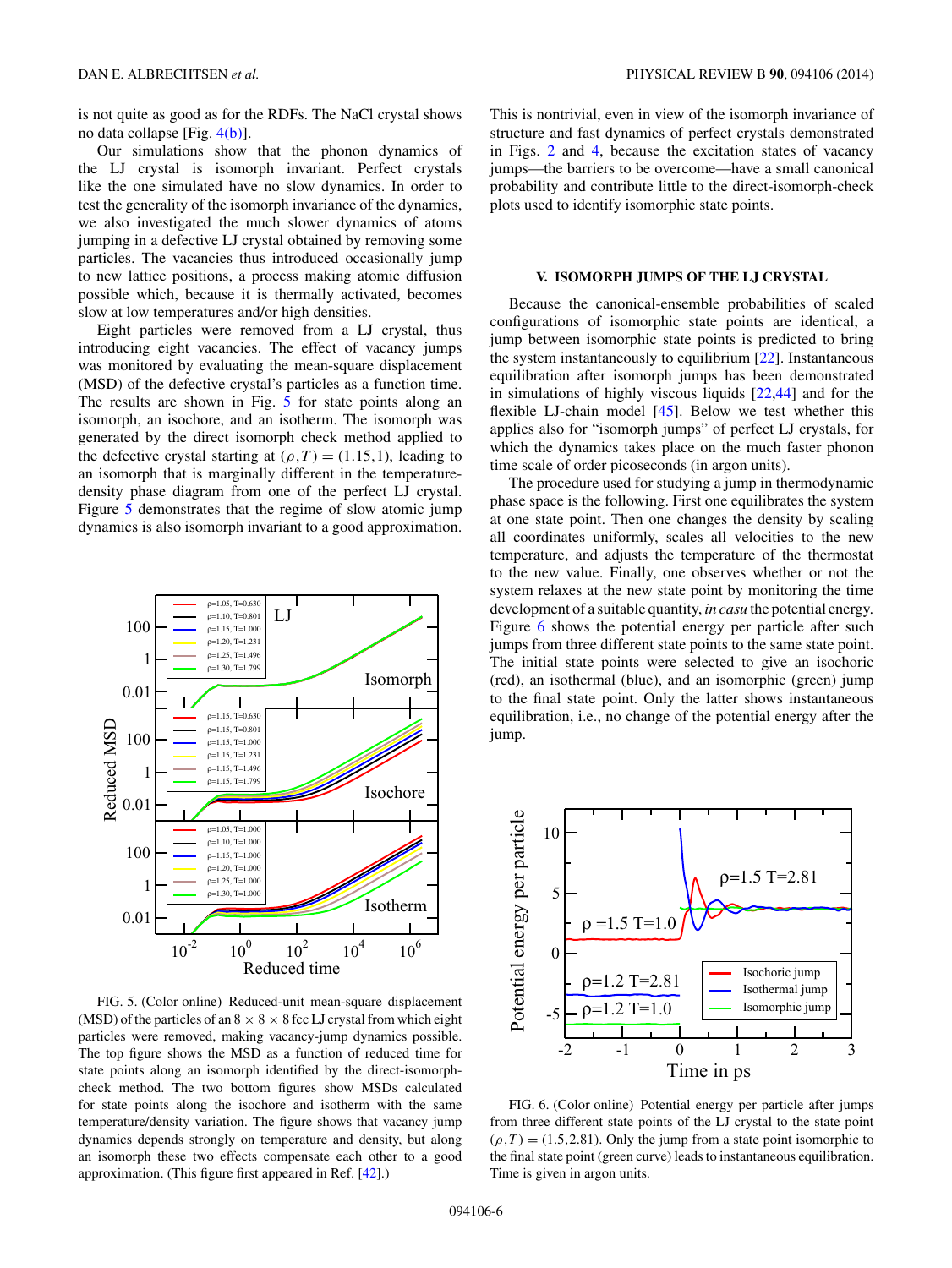## <span id="page-6-0"></span>**VI. RESULTS FOR FIVE OTHER MODEL CRYSTALS**

A number of questions arise from our findings for the LJ and NaCl crystals. To answer some of these we present below simulations for more systems, three atomic and two molecular crystals.

One question is whether complex crystals may also have isomorphs or this property is limited to simple close-packed crystal structures like the fcc lattice. Liquid-state simulations show that the property of strong virial potential-energy correlations—implying isomorphs [\[22\]](#page-10-0)—is "local" in the sense that for Roskilde-simple systems all interactions beyond the first coordination shell are unimportant and may be ignored [\[43\]](#page-11-0). Based on this one would not expect the crystal structure to be important. In order to illuminate this issue we made use of the recently discovered fact [\[49\]](#page-11-0) that the Wahnström binary LJ system  $[50]$  $[50]$  crystallizes into the intricate MgZn2 Laves phase, in which the unit cell contains no less than twelve atoms. Laves phases are observed in some binary metal systems [\[51\]](#page-11-0) and, e.g., binary hard-sphere mixtures of certain size ratios crystallize into Laves phases. Laves phases of metallic elements have a number of intriguing properties, for instance they are not plastically deformable at room temperature [\[52\]](#page-11-0).

The  $MgZn<sub>2</sub>$  Laves phase of the Wahnström binary LJ model is characterized as follows [\[49\]](#page-11-0). The smaller LJ particles are placed in one of two different distorted icosahedral polyhedra, both made up of six small and six large LJ particles. The large particles sit in a 16-vertex coordination polyhedron composed of twelve small and four large particles. The latter form a hexagonal diamond network where each large-particle neighbor pair shares six small particle neighbors.

Figure 7 shows results from simulations of this system. For the LJ parameters we refer to Ref. [\[50\]](#page-11-0); our only modification was to consider a perfect crystal of 2*/*3 small and  $1/3$  large particles whereas the original Wahnstrom paper considered a 50:50 composition in the supercooled liquid state. Figure  $7(a)$  shows direct-isomorph-check results for a 36% density increase. Figure 7(b) shows the RDF for all particles (small and large) at two isomorphic state points with the temperature at the high-density state point calculated from the direct isomorph check of Fig.  $7(a)$  ( $T_2 = 12.12$ ). We see that even complex crystal structures can have isomorphs. We moreover conclude that the reason the NaCl crystal does not have isomorphs is not that it is a two-component system.

Consider next whether crystalline isomorphs occur only for crystals of particles interacting via pair potentials which are sums of inverse-power-law (IPL) terms such as the LJ potential. To investigate this we studied a fcc crystal composed of particles interacting via the Buckingham pair potential [\[53\]](#page-11-0),

$$
v(r) = \varepsilon \left( \frac{6}{\alpha - 6} e^{\alpha (1 - r/\sigma)} - \frac{\alpha}{\alpha - 6} \left( \frac{r}{\sigma} \right)^{-6} \right). \tag{7}
$$

In contrast to the LJ case this potential's repulsive term is finite at  $r = 0$  (leading to a thermodynamic instability because the attractive term diverges at  $r = 0$ , though for large values of



FIG. 7. (Color online) (a) Direct isomorph check for the Wahnström binary LJ crystal, which is a  $MgZn<sub>2</sub>$  Laves phase structure with a unit cell of twelve atoms. (b) All-particle RDF for the two isomorphic state points identified on the basis of the direct isomorph check in (a). The inset shows the crystal structure [\[49\]](#page-11-0).

 $\alpha$  this is no problem in practice). The system simulated is that of  $\alpha = 14$  [\[54\]](#page-11-0). In the unit system defined by  $\sigma$  and  $\varepsilon$ , Fig. [8\(a\)](#page-7-0) shows the direct isomorph check for a doubling of the density starting from  $\rho_1 = 1.2$  and  $T_1 = 1$  from which we in the usual way calculated the temperature of the isomorphic state point at density  $\rho_2 = 2.4$  ( $T_2 = 10.493$ ). Figure [8\(b\)](#page-7-0) shows the RDFs for these two state points supplemented by a third isomorphic state point (upper subpanel). Clearly, for a crystal to have isomorphs it is not necessary that the pair potential be composed of IPL terms.

A pure IPL system has a homogeneous potential-energy function, 100% virial potential-energy correlations, and perfect isomorphs [\[22\]](#page-10-0). Given that the LJ crystal has isomorphs and that the NaCl crystal does not, one may speculate that the latter system's "problem" is that it involves not just two IPL terms, but three. In order to test whether the number of IPL terms is crucial for how well isomorph invariance applies, we simulated the pair potential  $v(r) = \varepsilon \int_{n_0}^{\infty} (r/\sigma)^{-n} dn$  that adds infinitely many IPL terms. Carrying out the integration for  $n_0 = 6$ , the parameter chosen for our simulations, leads to the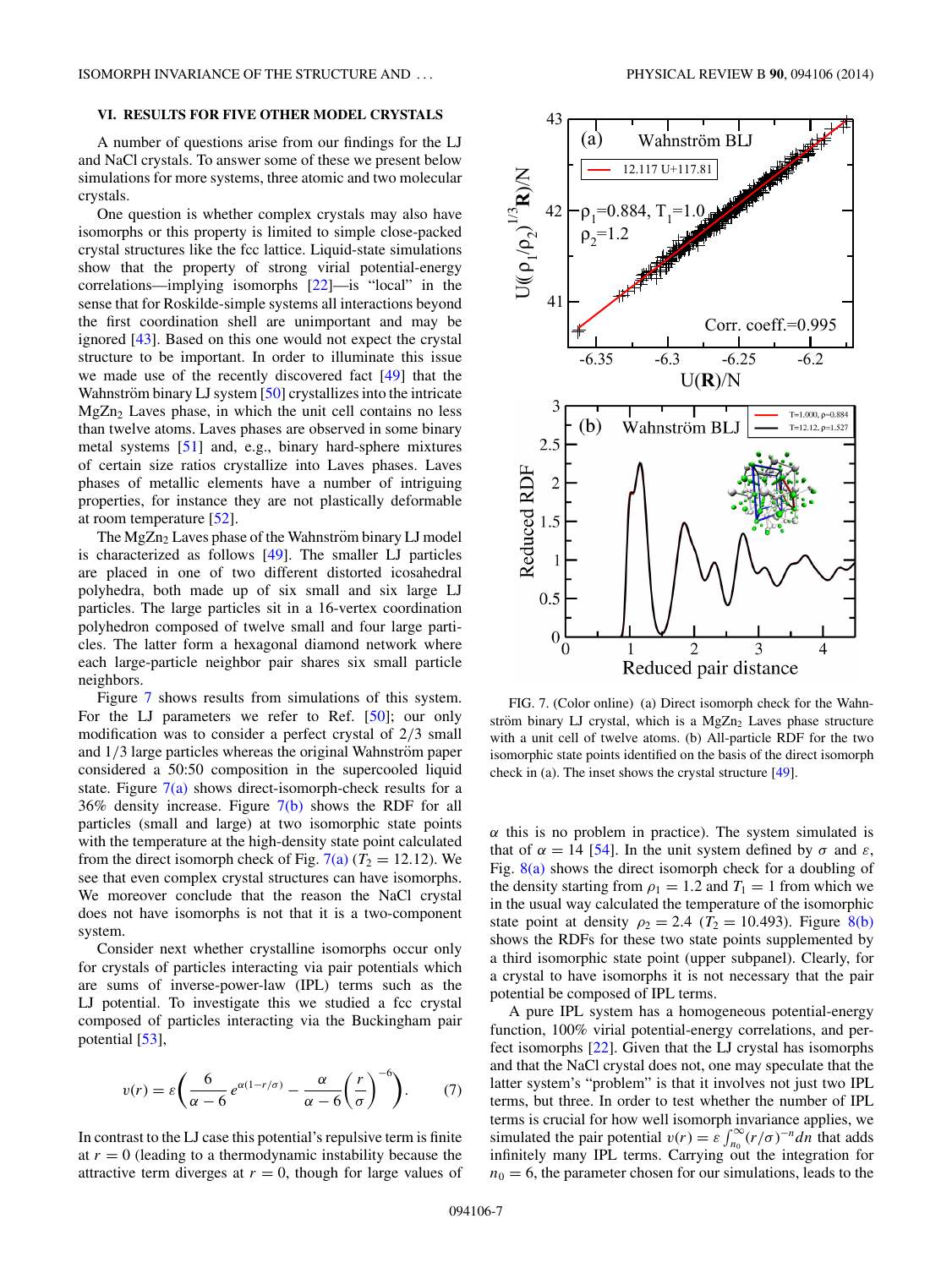<span id="page-7-0"></span>

FIG. 8. (Color online) (a) Direct isomorph check for the Buckingham potential fcc crystal. This system does not have a repulsive IPL term, but instead an exponentially repulsive term [Eq. [\(7\)](#page-6-0)]. (b) RDFs along an isomorph and the corresponding isochore and isotherm, demonstrating isomorph invariance of the structure.

following purely repulsive "sum-IPL" pair potential:

$$
v(r) = \varepsilon \, \frac{(r/\sigma)^{-6}}{\ln(r/\sigma)} \quad (r > \sigma). \tag{8}
$$

This potential diverges at  $r = \sigma$  and can only be studied at densities with average nearest-neighbor distance larger than *σ*. We simulated fcc crystals of densities ranging from 0*.*2 to 0.6 in the unit system defined by  $\sigma$ . The results are reported in Fig. [9,](#page-8-0) where (a) shows the direct isomorph check for a density change from 0*.*4 to 0*.*6. Figure [9\(b\)](#page-8-0) shows the RDFs along the isomorph generated from this and two other direct isomorph checks also generated from  $\rho = 0.4$  simulations, altogether covering a factor of 3 density variation (upper subpanel). The RDFs of the corresponding isochores and isotherms are shown in the lower subpanels.

The sum-IPL system has excellent isomorphs. At low densities the logarithmic term is almost constant and the sum-IPL potential becomes dominated by the  $r^{-6}$  term, i.e., approaches a single-IPL potential (that trivially has perfect isomorphs). To show that the  $r^{-6}$  IPL term does not dominate at the densities studied, the lower subpanel of Fig.  $9(c)$  gives the density-scaling exponent  $\gamma$  as a function of density for the four isomorphic state points of the upper subpanel of (b). For the *n* = 6 IPL pair potential  $\gamma = 6/3 = 2$ , so the logarithmic term is clearly important at the densities studied. Thus many power laws are indeed in play here. We conclude that the presence of several IPL terms does not necessarily imply poor isomorphs; this is not the NaCl system's "problem." The upper subpanel of Fig.  $9(c)$  shows the virial potential-energy correlation coefficient.

The systems studied so far have been atomic crystals. The isomorph theory, however, is not limited to atomic systems. We end the paper by presenting results for two molecular crystals. First, we consider the Lewis-Wahnström ortho-terphenyl (OTP) simple molecular model consisting of three LJ spheres connected by rigid bonds with angle  $75^{\circ}$  [\[55\]](#page-11-0). This model is difficult to crystallize and easily supercooled. In the crystal the three LJ spheres sit near the sites of a bcc lattice of a crystal with cubatic orientational disorder, i.e., with the molecules aligning randomly along the three Cartesian axis [\[56\]](#page-11-0). When a system like this in a simulation is scaled to a different density, the molecules' bond angles and lengths are kept constant and the distances between the molecules' centers of masses are scaled uniformly to the new density.

Figure [10](#page-9-0) shows the simulation results for the intermolecular atom-atom RDF along an isomorph of the OTP crystal (upper subpanel) and along the corresponding isochore and isotherm. The isomorph was generated the usual way from direct isomorph checks (not shown). This time the density change is "only" 25% and the collapse is not as good as for the LJ crystal (it is actually similar to that found for the LJ liquid). Nevertheless, this model exhibits good data collapse along the isomorph. In this connection it should be kept in mind that typical high-pressure experiments involve only a 5%–10% density change, so a change of 25% is already quite large.

In order to put the OTP results in perspective we finally show results for an ice model. Water has near zero virial potential-energy correlations at ambient conditions (a fact related to water's density maximum at  $4^{\circ}C$  [\[39\]](#page-11-0)), so ice is not expected to have isomorphs. We simulated the SPC/E water model [\[57\]](#page-11-0) with the molecules arranged into a hexagonal crystal lattice. A prospective isomorph was generated from a direct isomorph check plot (showing poor correlations). The result for the oxygen-atom RDF shown in Fig. [11](#page-9-0) demonstrates that not all molecular crystals have isomorphs.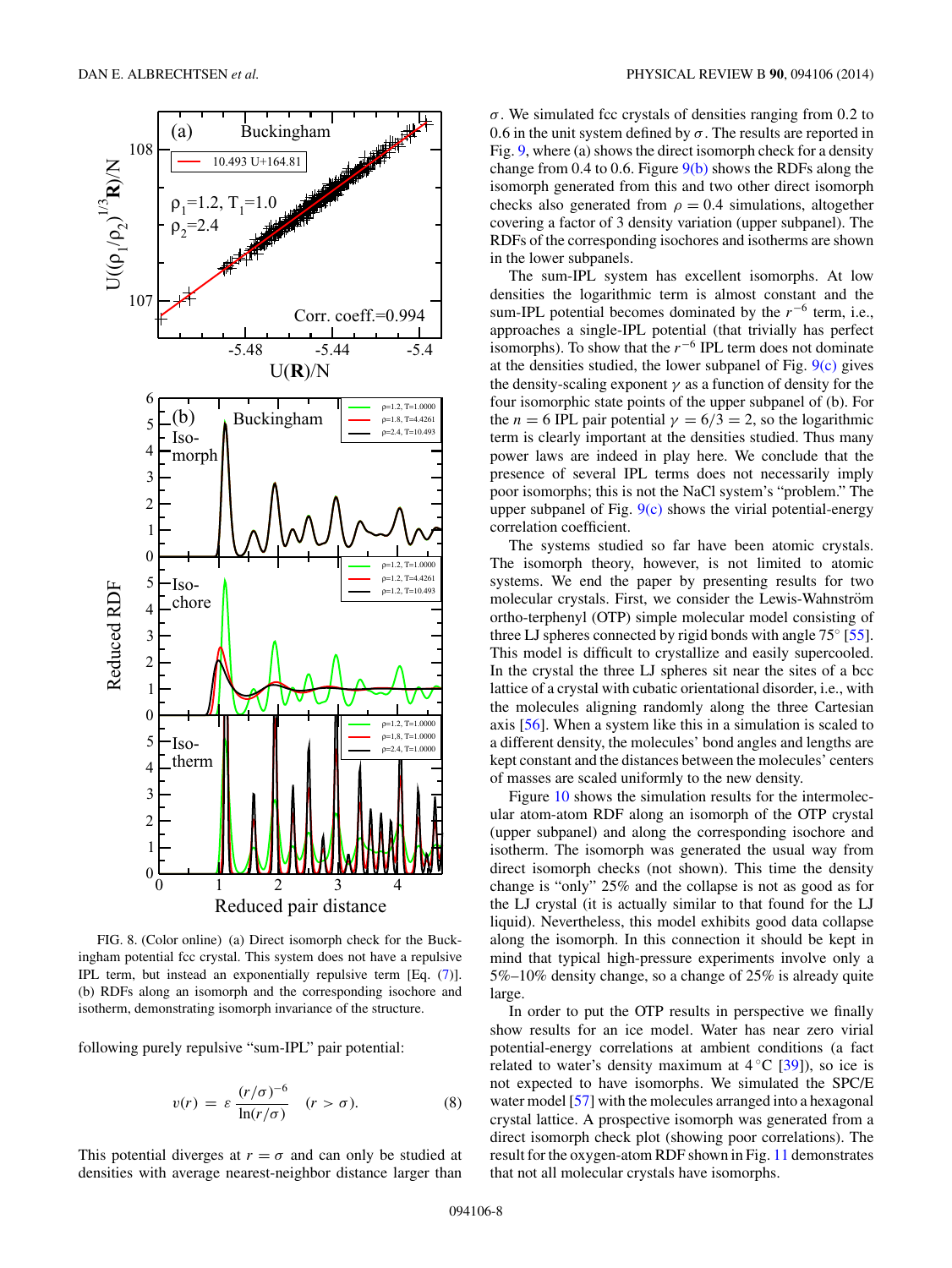<span id="page-8-0"></span>

FIG. 9. (Color online) (a) Direct isomorph check for an fcc crystal of particles interacting via the purely repulsive "sum-IPL" pair potential of Eq. [\(8\)](#page-7-0). (b) RDFs along an isomorph, isochore, and

### **VII. DISCUSSION**

We have studied the LJ crystal's structure and dynamics in some detail and demonstrated their reduced-unit invariance along isomorphs, as well as instantaneous equilibration following a jump between two isomorphic state points. The reduced-unit vibrational density of states is also an isomorph invariant, since it is determined by the velocity autocorrelation function [\[58\]](#page-11-0). These findings validate hidden scale invariance for the crystalline LJ system as expressed in Eq.  $(5)$ , a property that was previously studied only for liquids. The simulations show that the isomorph theory, in fact, works even better for the crystalline than for the liquid phase.

It is important to realize that the existence of isomorphs is not just a high-pressure phenomenon; thus the lowest-density state point of the LJ crystal studied ( $\rho = 1.1$  and  $T = 0.6$ ) is close to the triple point ( $\rho \cong 1.0$  and  $T \cong 0.7$ ). The isomorph invariances actually continue to negative pressures (results not shown) as long as the system is metastable and does not phase separate into a crystal plus empty space, which happens around density 0.82 depending on the simulation length and system size.

Isomorph invariance does not apply for the NaCl crystal model. Thus the existence of isomorphs in crystals is not a trivial harmonic effect. Why does the NaCl crystal not have isomorphs? One difference between it and the LJ system is that NaCl is a two-component system. Another difference is that the LJ system's pair potential involves only two IPL terms, whereas the NaCl system's involves three. Figures [7](#page-6-0) and 9 show, however, that neither fact explains the difference. Most likely it is due to the long-ranged nature of the NaCl system's strong Coulomb interactions, forces that have been shown to weaken the virial potential-energy correlations in the liquid phase [\[39,59\]](#page-11-0).

For both the LJ and the NaCl systems the crystals and liquids behave in the same way as regards the existence or absence of isomorphs. The same is the case for the five other models studied in Sec. [VI.](#page-6-0) This is not trivial; few nonuniversal properties survive the first-order transition separating the liquid and solid states of matter. Is it always the case that a liquid with isomorphs solidifies into a crystal that also has isomorphs? This is an open question, but our simulations indicate that the answer is probably yes because the crystal has always turned out to have stronger virial potential-energy correlations than the liquid. Of course, this still makes possible the interesting situation of a crystal with isomorphs that melts into a liquid without.

That the existence of isomorphs in crystals is not limited to the single-component LJ system's simple fcc crystal is illustrated by the other crystalline systems studied briefly in Sec. [VI.](#page-6-0) In view of the simulation results of this paper

<sup>←&</sup>lt;br>isotherm, demonstrating isomorph invariance of the structure. (c) The viral potential-energy correlation coefficient (upper subpanel) and the so-called density-scaling exponent  $\gamma = \langle \Delta W \Delta U \rangle / \langle (\Delta U)^2 \rangle$  [\[22\]](#page-10-0) (lower subpanel) as functions of density along the isomorph simulated in (b). The density-scaling exponent  $\gamma$  is quite different from 2, the value for an  $r^{-6}$  IPL potential; this shows that the logarithmic term is important in the density range studied.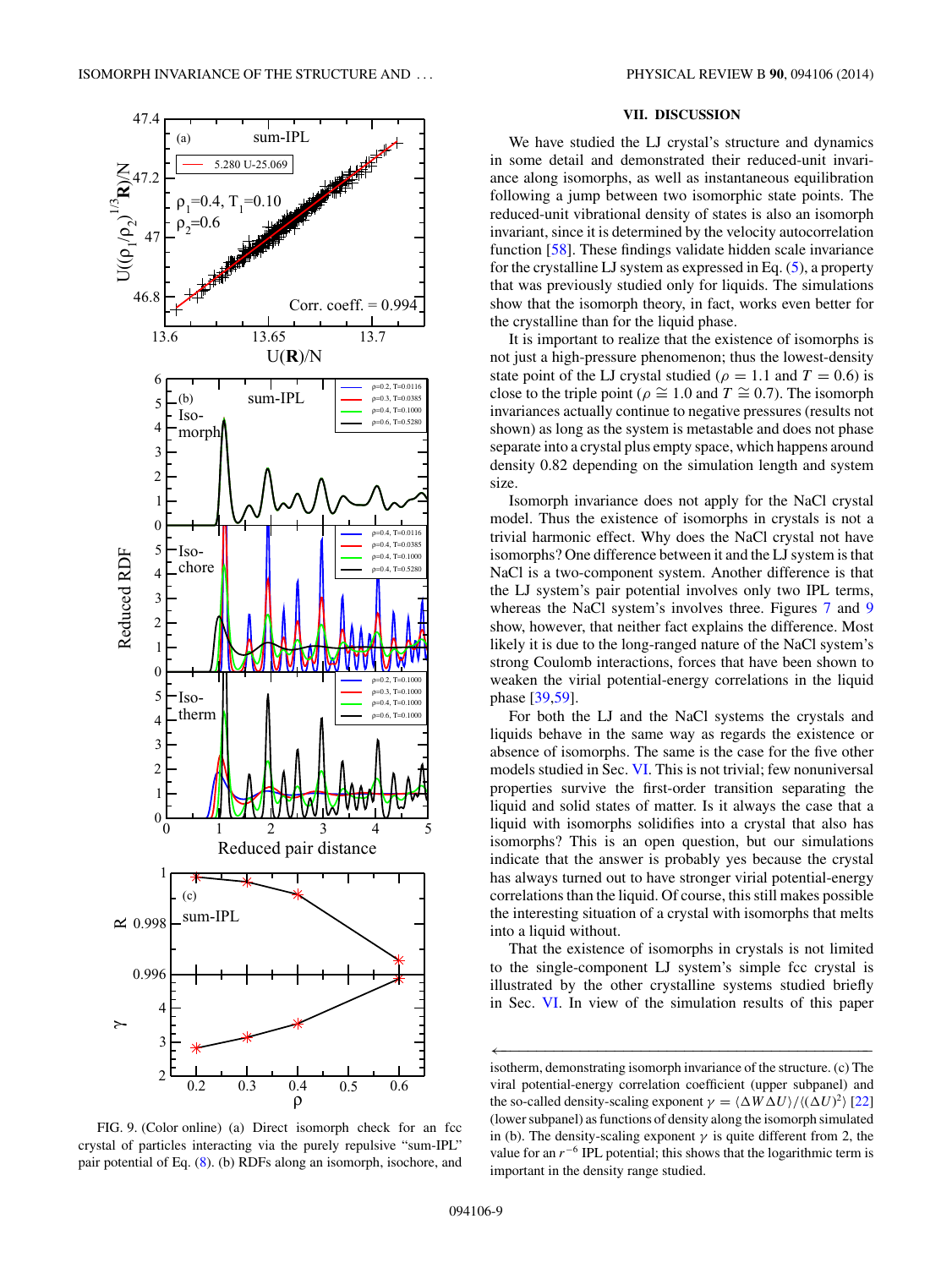<span id="page-9-0"></span>

FIG. 10. (Color online) RDFs along an isomorph and the corresponding isochore and isotherm of the Lewis-Wahnström OTP crystal in which each molecule consists of three LJ spheres connected by rigid bonds with a 75° angle between the bonds (the RDFs refer to the LJ particles of different molecules). The isomorph was generated in the usual way from direct isomorph checks (not shown); the uniform scaling of the molecules for the direct isomorph checks generating the isomorphs keeps the bond angles and lengths fixed. The figure demonstrates isomorph invariance of the structure, though not as accurately as for the LJ crystal.

and previous experiments and liquid-state simulations, in particular on supercooled liquids [\[43\]](#page-11-0), there is good reason to believe that most or all metals and van der Waals bonded crystals have isomorphs and that this also applies for weakly ionic or dipolar crystals. On the other hand, covalently bonded, hydrogen-bonded, and strongly ionic or dipolar crystals are not expected to have isomorphs. More work is needed to get a full overview of the situation.

A recent reformulation of the isomorph theory [\[60\]](#page-11-0) throws new light on the condition for a crystal to have isomorphs. In that formulation a Roskilde-simple system is characterized by the property that the order of the potential energies of configurations at one density is maintained when these are scaled uniformly to a different density. If  $\mathbf{R}_a$  and  $\mathbf{R}_b$  are two physically relevant configurations at one density, this translates into the requirement  $U(\mathbf{R}_a) < U(\mathbf{R}_b) \Rightarrow U(\lambda \mathbf{R}_a) <$  $U(\lambda \mathbf{R}_b)$ . As shown in Ref. [\[60\]](#page-11-0) this condition implies all the fundamental characteristics of Roskilde-simple sys-



FIG. 11. (Color online) Oxygen-oxygen RDF along a prospective isomorph generated from direct isomorph checks (not shown) for a 20% density change of SPC/E hexagonal ice. The figure demonstrates that ice does not have isomorphs, a finding that is consistent with the fact that water has almost zero virial potentialenergy correlation coefficient [\[39\]](#page-11-0).

tems [\[22,](#page-10-0)[42\]](#page-11-0), including the existence of isomorphs identical to the configurational adiabats, invariance of structure and dynamics along the isomorphs, and strong virial potentialenergy correlations for constant-density fluctuations. To relate this characterization of Roskilde-simple systems to crystals, we assume that the crystal's potential energy is well described in the harmonic approximation. Adopting furthermore the Debye approximation, there are just two state-point dependent quantities characterizing the phonon spectrum, the transverse and longitudinal sound velocities. If the ratio between these is state-point independent, it is easy to see that the above inequality is obeyed because all phonon modes scale in the same way when density is changed. A more general formulation is the following: if all phonon modes  $\omega_{\mathbf{k},i}$  have the same Grüneisen parameter  $\partial \ln \omega_{\mathbf{k},i}/\partial \ln \rho$  and the harmonic approximation applies, the crystal is Roskilde-simple.

It has been conjectured that at sufficiently high pressure all liquids have strong virial potential-energy correlations and thus isomorphs [\[61\]](#page-11-0). If this is confirmed, the same presumably applies for crystalline solids, implying that all crystals have isomorphs at sufficiently high pressure. This may explain the seemingly universal applicability of the high-pressure Grüneisen equation of state (expressing a linear relation between pressure and energy with constants that are a function only of the density) [\[48\]](#page-11-0), which is equivalent to the thermodynamic separation identity characterizing a system with isomorphs, which in its configuration-space version has been shown to follow from Eq. [\(5\)](#page-3-0) [\[47,48\]](#page-11-0).

Crystals with isomorphs have a thermodynamic phase diagram that is for many purposes effectively one- instead of two-dimensional. For a system with isomorphs the melting and freezing lines are themselves both isomorphs [\[15,22,23\]](#page-10-0). This is because the Boltzmann probabilities for crystalline configurations are isomorph invariant, implying that an isomorph cannot cross the melting or freezing lines. Note that this is a topological argument with no reference to free energies.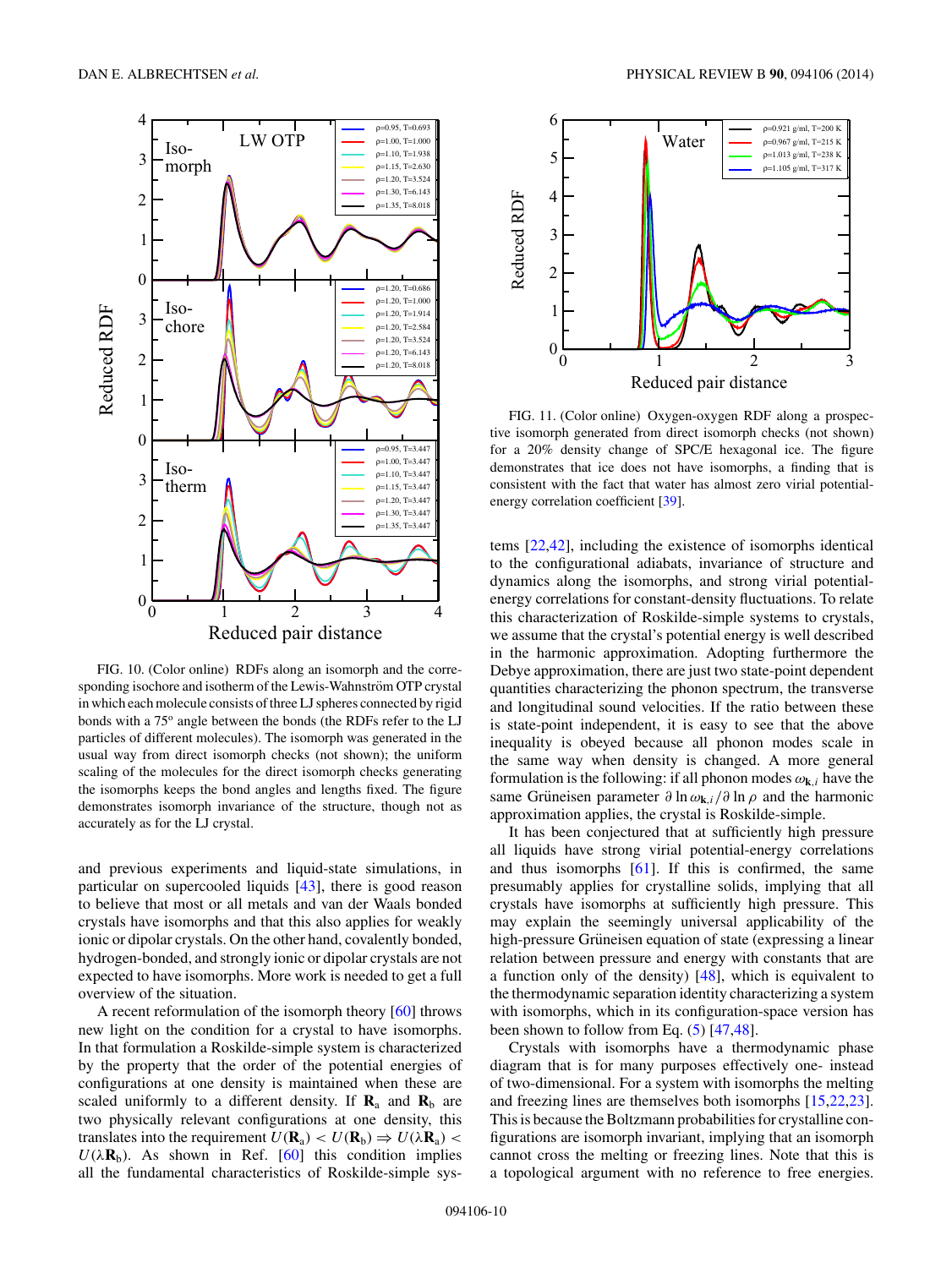<span id="page-10-0"></span>As a consequence, crystals of Roskilde-simple systems, i.e., systems with hidden scale invariance and obeying Eq. [\(5\)](#page-3-0), are predicted to have constant excess entropy and invariant reduced-unit phonon spectra along the melting line. For such solids it is the excess entropy rather than the free energy that governs the reduced-unit structure and dynamics along the melting line. This fact resolves the apparent paradox mentioned in the Introduction of melting-line invariants referring only to a single phase (liquid or solid) [\[62–64\]](#page-11-0). For instance, the Lindemann melting criterion—according to which a crystal melts when the vibrational mean-square displacement reaches a certain fraction of the interatomic distance—is predicted to be invariant along the melting-line isomorph; i.e., melting takes place for the same reduced vibrational mean-square displacement. Such freezing/meltingline invariances have been reported for LJ crystals [\[65,66\]](#page-11-0) and in experiments [8], though occasionally with some deviations at the lowest pressures.

There are only a few experimental studies of how the nucleation rate and mechanism as well as how the crystal growth rate and mechanism vary with pressure and temperature for a supercooled liquid [\[67–69\]](#page-11-0). The melting and freezing lines are isomorphs in parallel to a series of isomorphs in the coexistence as well as the supercooled liquid phases. Consequently, the isomorph theory predicts that nucleation and crystal growth properties depend only on the degree of supercooling as quantified by the excess entropy, not separately on pressure or temperature. This is predicted to apply for metallic, van der Waals bonded, and weakly ionic or dipolar supercooled liquids, but not for covalently bonded, hydrogenbonded, or strongly ionic or dipolar supercooled liquids.

This paper has demonstrated that the existence of isomorphs is not limited to the standard, isotropic liquid state. Are isomorphs present also in other anisotropic fluid states or, e.g., when a liquid is confined to certain geometries or subjected to external fields? Although more work is needed in this regard, there are strong indications that the answer is in the affirmative. For instance, simulations have shown that isomorphs exist for some liquids under nanoconfinement [\[70\]](#page-11-0), as well as for liquids undergoing a linear or nonlinear shear deformation described by the so-called SLLOD equations of motion [\[71\]](#page-11-0). In reference to experiments, consider the transition between the nematic and isotropic phases of a liquid crystal. For a system with isomorphs, just as for melting, the nematic-isotropic transition line is an isomorph. Indeed, it has been shown for several liquid crystals that in the two-dimensional thermodynamic phase diagram the molecular "flip-flop" reorientational relaxation time is invariant along the nematic-isotropic phase transition line [\[72,73\]](#page-11-0). In other words, while the transition temperature varies with pressure along the transition line, the reorientational time does not. This is what one expects from isomorph invariance since the transition line is an isomorph along which the (reduced) relaxation time is consequently invariant.

At temperatures much below melting the structure, dynamics, and thermodynamics of a crystal become increasingly dominated by quantum effects. An important question for future work is whether there also in this region of the thermodynamic phase diagram are simplifying features for crystals of Roskilde-simple systems, i.e, those that have classical-mechanical isomorphs at higher temperatures.

### **ACKNOWLEDGMENTS**

U.R.P. gratefully acknowledges the support of Villum Foundation Grant No. VKR-023455. The center for viscous liquid dynamics "Glass and Time" is sponsored by the Danish National Research Foundation via Grant No. DNRF61.

- [1] N. W. Ashcroft and N. D. Mermin, *Solid State Physics* (Holt, Rinehart, and Winston, New York, 1976).
- [2] C. Kittel, *Introduction to Solid State Physics*, 5th ed. (Wiley, New York, 1976).
- [3] D. L. Sidebottom, *Fundamentals of Condensed Matter and Crystalline Physics* (Cambridge University Press, Cambridge, UK, 2012).
- [4] E. Bianchi, G. Doppelbauer, L. Filion, M. Dijkstra, and G. Kahl, [J. Chem. Phys.](http://dx.doi.org/10.1063/1.4722477) **[136](http://dx.doi.org/10.1063/1.4722477)**, [214102](http://dx.doi.org/10.1063/1.4722477) [\(2012\)](http://dx.doi.org/10.1063/1.4722477).
- [5] J. J. Juarez, S. E. Feicht, and M. A. Bevan, [Soft Matter](http://dx.doi.org/10.1039/c1sm06414b) **[8](http://dx.doi.org/10.1039/c1sm06414b)**, [94](http://dx.doi.org/10.1039/c1sm06414b) [\(2012\)](http://dx.doi.org/10.1039/c1sm06414b).
- [6] [M. Lampe, G. Joyce, G. Ganguli, and V. Gavrishchaka,](http://dx.doi.org/10.1063/1.1288910) *Phys.* Plasmas **[7](http://dx.doi.org/10.1063/1.1288910)**, [3851](http://dx.doi.org/10.1063/1.1288910) [\(2000\)](http://dx.doi.org/10.1063/1.1288910).
- [7] C. Durniak, D. Samsonov, J. F. Ralph, S. Zhdanov, and G. Morfill, [Phys. Rev. E](http://dx.doi.org/10.1103/PhysRevE.88.053101) **[88](http://dx.doi.org/10.1103/PhysRevE.88.053101)**, [053101](http://dx.doi.org/10.1103/PhysRevE.88.053101) [\(2013\)](http://dx.doi.org/10.1103/PhysRevE.88.053101).
- [8] A. R. Ubbelohde, *Melting and Crystal Structure* (Clarendon, Oxford, 1965).
- [9] V. Bocchetti and H. T. Diep,[J. Chem. Phys.](http://dx.doi.org/10.1063/1.4794916) **[138](http://dx.doi.org/10.1063/1.4794916)**, [104122](http://dx.doi.org/10.1063/1.4794916) [\(2013\)](http://dx.doi.org/10.1063/1.4794916).
- [10] M. Forsblom and G. Grimvall, [Nat. Mater.](http://dx.doi.org/10.1038/nmat1375) **[4](http://dx.doi.org/10.1038/nmat1375)**, [388](http://dx.doi.org/10.1038/nmat1375) [\(2005\)](http://dx.doi.org/10.1038/nmat1375).
- [11] X.-M. Bai and M. Li, [Phys. Rev. B](http://dx.doi.org/10.1103/PhysRevB.77.134109) **[77](http://dx.doi.org/10.1103/PhysRevB.77.134109)**, [134109](http://dx.doi.org/10.1103/PhysRevB.77.134109) [\(2008\)](http://dx.doi.org/10.1103/PhysRevB.77.134109).
- [12] N. Wang, S. I. Rokhlin, and D. F. Farson, [Nanotechnology](http://dx.doi.org/10.1088/0957-4484/19/41/415701) **[19](http://dx.doi.org/10.1088/0957-4484/19/41/415701)**, [415701](http://dx.doi.org/10.1088/0957-4484/19/41/415701) [\(2008\)](http://dx.doi.org/10.1088/0957-4484/19/41/415701).
- [13] L. C. Gallington and A. Bongiorno, [J. Chem. Phys.](http://dx.doi.org/10.1063/1.3427247) **[132](http://dx.doi.org/10.1063/1.3427247)**, [174707](http://dx.doi.org/10.1063/1.3427247) [\(2010\)](http://dx.doi.org/10.1063/1.3427247).
- [14] H. Zhang, P. Kalvapalle, and J. F. Douglas, [J. Phys. Chem. B](http://dx.doi.org/10.1021/jp203765x) **[115](http://dx.doi.org/10.1021/jp203765x)**, [14068](http://dx.doi.org/10.1021/jp203765x) [\(2011\)](http://dx.doi.org/10.1021/jp203765x).
- [15] U. R. Pedersen, [J. Chem. Phys.](http://dx.doi.org/10.1063/1.4818747) **[139](http://dx.doi.org/10.1063/1.4818747)**, [104102](http://dx.doi.org/10.1063/1.4818747) [\(2013\)](http://dx.doi.org/10.1063/1.4818747).
- [16] J. E. Lennard-Jones, [Proc. R. Soc. London A](http://dx.doi.org/10.1098/rspa.1924.0081) **[106](http://dx.doi.org/10.1098/rspa.1924.0081)**, [441](http://dx.doi.org/10.1098/rspa.1924.0081) [\(1924\)](http://dx.doi.org/10.1098/rspa.1924.0081).
- [17] H. C. Andersen, [Proc. Natl. Acad. Sci. USA](http://dx.doi.org/10.1073/pnas.0500946102) **[102](http://dx.doi.org/10.1073/pnas.0500946102)**, [6686](http://dx.doi.org/10.1073/pnas.0500946102) [\(2005\)](http://dx.doi.org/10.1073/pnas.0500946102).
- [18] J. D. Eaves and D. R. Reichman, [Proc. Natl. Acad. Sci. USA](http://dx.doi.org/10.1073/pnas.0902888106) **[106](http://dx.doi.org/10.1073/pnas.0902888106)**, [15171](http://dx.doi.org/10.1073/pnas.0902888106) [\(2009\)](http://dx.doi.org/10.1073/pnas.0902888106).
- [19] J.-P. Hansen and I. R. McDonald, *Theory of Simple Liquids: With Applications to Soft Matter*, 4th ed. (Academic, New York, 2013).
- [20] A. D. Mackerell, [J. Comput. Chem.](http://dx.doi.org/10.1002/jcc.20082) **[25](http://dx.doi.org/10.1002/jcc.20082)**, [1584](http://dx.doi.org/10.1002/jcc.20082) [\(2004\)](http://dx.doi.org/10.1002/jcc.20082).
- [21] A. Stone, *The Theory of Intermolecular Forces*, 2nd ed. (Oxford University Press, Oxford, 2013).
- [22] N. Gnan, T. B. Schrøder, U. R. Pedersen, N. P. Bailey, and J. C. Dyre, [J. Chem. Phys.](http://dx.doi.org/10.1063/1.3265957) **[131](http://dx.doi.org/10.1063/1.3265957)**, [234504](http://dx.doi.org/10.1063/1.3265957) [\(2009\)](http://dx.doi.org/10.1063/1.3265957).
- [23] T. B. Schrøder, N. Gnan, U. R. Pedersen, N. P. Bailey, and J. C. Dyre, [J. Chem. Phys.](http://dx.doi.org/10.1063/1.3582900) **[134](http://dx.doi.org/10.1063/1.3582900)**, [164505](http://dx.doi.org/10.1063/1.3582900) [\(2011\)](http://dx.doi.org/10.1063/1.3582900).
- [24] M. Born, [J. Chem. Phys.](http://dx.doi.org/10.1063/1.1750497) **[7](http://dx.doi.org/10.1063/1.1750497)**, [591](http://dx.doi.org/10.1063/1.1750497) [\(1939\)](http://dx.doi.org/10.1063/1.1750497).
- [25] J. L. Tallon, [Phys. Lett. A](http://dx.doi.org/10.1016/0375-9601(80)90594-0) **[76](http://dx.doi.org/10.1016/0375-9601(80)90594-0)**, [139](http://dx.doi.org/10.1016/0375-9601(80)90594-0) [\(1980\)](http://dx.doi.org/10.1016/0375-9601(80)90594-0).